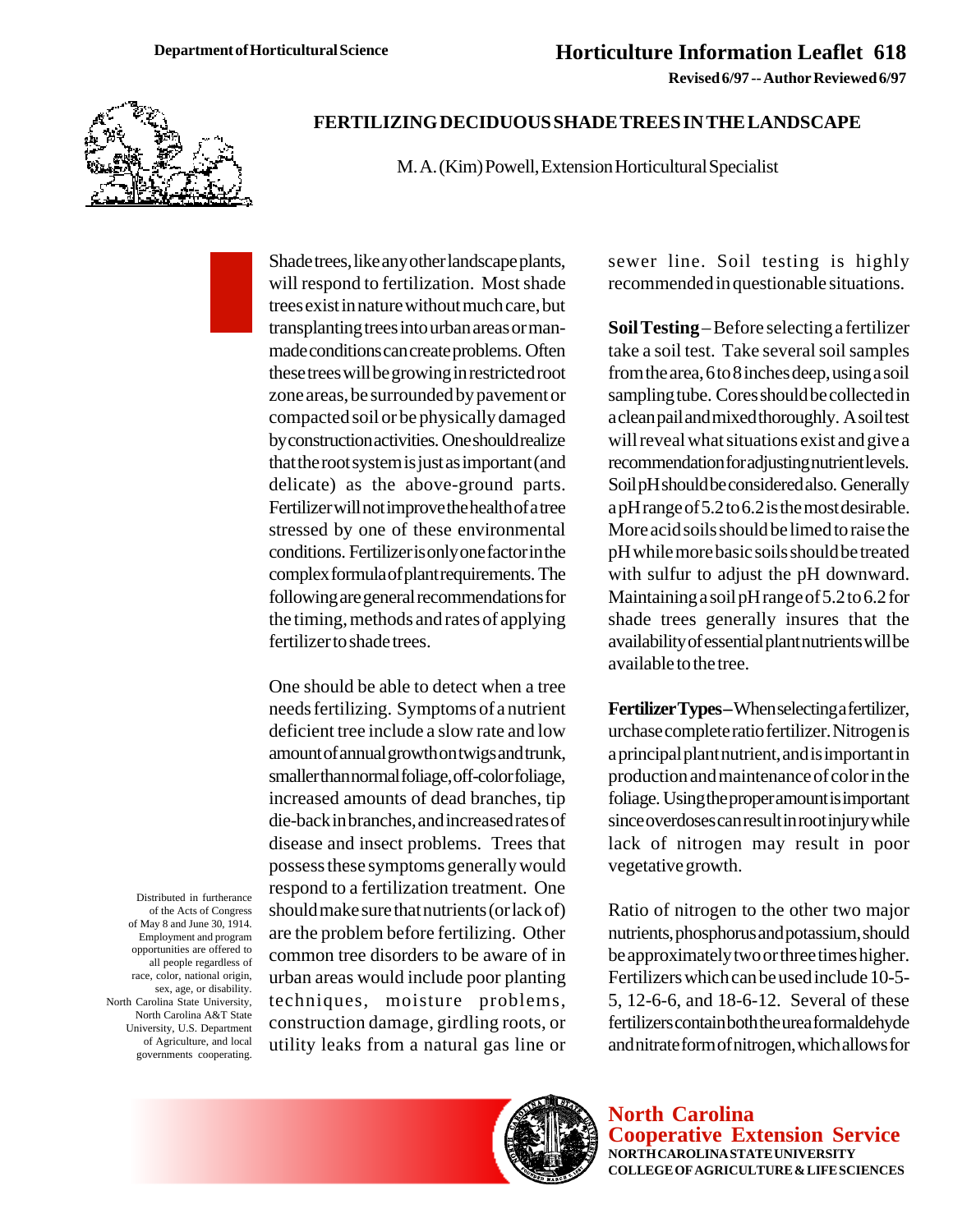smaller amounts of nitrogen to be released over a longer period.

Root disorders caused by soil compaction, construction damage, or drought can be corrected by using fertilizers high in phosphorus which will promote new root growth. Superphosphate (0-20-0) or triple superphosphate (0- 46-0) are recommended. High nitrogen fertilizers, particularly fast release forms, should be avoided because the resulting increased top growth will strain the already inadequate root system.

**When to Fertilize** – Normally, shade trees should be fertilized only enough to keep them healthy. In heavy soils or soils underlain by a hardpan, too frequent or too heavy fertilization may cause nutrients to build up to toxic levels. This may be avoided by periodic soil testing which will show abnormally high or low nutrient levels.

Usually, October through March are the best times to fertilize. Soil moisture and temperature conditions are best during these periods, and this will insure that the fertilizer will be in place at the beginning of the growing season when maximum benefit will be realized. Root growth is best during this time also. Late summer fertilization may promote late growth which is undesirable before winter.

Distressed trees should be fertilized at once. Stress problems will normally show up during the active growing season. Root damaged trees should be fertilized during periods of maximum root growth which occur during spring, early summer and in early to mid autumn.

**Where to Apply Fertilizer –** Fertilizer must be placed near the tree's absorbing roots. The absorbing roots begin several feet from the trunk and can extend beyond the spread of outermost branches by as much as 40 to 50%. Shallow-rooted species such as elm or maple typically have roots that extend well beyond the spread of the branches. In such cases, extend the area fertilized to match the estimated root spread.

**Application Methods** – The method selected will depend on the plant cover under the tree, soil conditions, and amount of time and labor available to fertilize the tree.The typical methods are discussed below.

 **1) Drill Hole –** Holes are drilled or punched in the soil in the area to be fertilized. An auger, punch bar, or crowbar is used to make slightly slanted holes 12 to 15 inches deep spaced about 3 feet apart. The recommended amount of fertilizer should then be distributed evenly among the holes. It is recommended to mix the fertilizer with peat moss, pine bark, or gravel to backfill the holes. A funnel and a small can as a measuring device can be used to place the fertilizer/backfill into the holes. This technique has the advantage of aerating the soil as well as placing the fertilizer in close contact with the absorbing roots.

**2) Feeding Needles –** Several types of "needles" are available which inject liquid fertilizer solutions into soil. The addition of fertilizer in solution adds moisture to the soil, provides nutrients almost immediately since nutrients must be in solution before roots can absorb them, and provides more even distribution. Several types of liquid feeding needles are available commercially. In most types, a plant food cartridge is placed in a chamber and water is supplied by a garden hose in the ground at the proper depth. Needles do not work well in heavy soils at normal home water pressures. Avoid high nitrogen, water soluble plant food cartridges for root damaged trees.

**3) Surface** – The simplest and fastest way to apply fertilizer is to spread it on the lawn or soil surface under the branch spread. (Many horticulturists believe this method to be just as effective.) To prevent lawn or groundcover damage, the fertilizer should be applied in split applications with thorough watering after each application. One application of the recommended amount followed by thorough watering is sufficient on bare soil areas. Phosphorus, and to a lesser extent potassium, do not move well through soil; therefore, the fertilizer should be tilled or watered in thoroughly. Frequently, surface-fed trees develop shallow (sometimes above ground) root systems which interfere with mowing, adversely affect grass growth, and make the tree more drought susceptible.

**Application Rates for Deciduous Trees** – The rate of application will vary with the size of the tree. Two methods of determining fertilizer rates are commonly used for deciduous trees.

**1) Diameter of Trunk**– Apply 3 to 5 pounds of 10-6- 4 (or similar analysis fertilizer) for each inch of trunk diameter measured at 4 and one-half feet above ground. For example, a 10-inch diameter tree required 30 to 50 pounds of 10-6-4 fertilizer. Diameters can be found by the following formula:

Diameter = circumference x .318